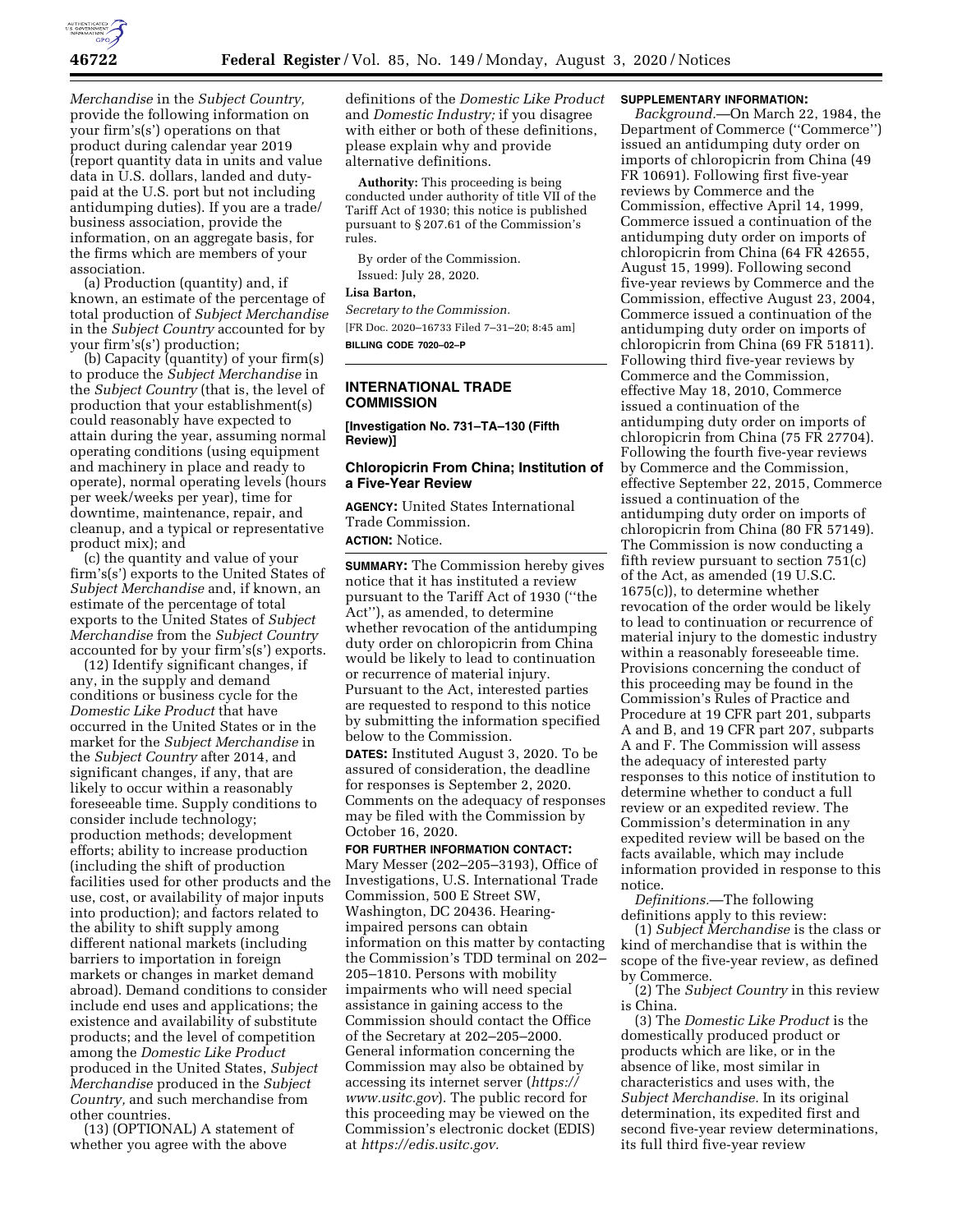determination, and its expedited fourth five-year review determination, the Commission defined the *Domestic Like Product* as chloropicrin, consistent with Commerce's scope.

(4) The *Domestic Industry* is the U.S. producers as a whole of the *Domestic Like Product,* or those producers whose collective output of the *Domestic Like Product* constitutes a major proportion of the total domestic production of the product. In its original determination, its expedited first and second five-year review determinations, its full third five-year review determination, and its expedited fourth five-year review determination, the Commission defined the *Domestic Industry* as all U.S. producers of chloropicrin.

(5) An *Importer* is any person or firm engaged, either directly or through a parent company or subsidiary, in importing the *Subject Merchandise* into the United States from a foreign manufacturer or through its selling agent.

*Participation in the proceeding and public service list.*—Persons, including industrial users of the *Subject Merchandise* and, if the merchandise is sold at the retail level, representative consumer organizations, wishing to participate in the proceeding as parties must file an entry of appearance with the Secretary to the Commission, as provided in § 201.11(b)(4) of the Commission's rules, no later than 21 days after publication of this notice in the **Federal Register**. The Secretary will maintain a public service list containing the names and addresses of all persons, or their representatives, who are parties to the proceeding.

Former Commission employees who are seeking to appear in Commission five-year reviews are advised that they may appear in a review even if they participated personally and substantially in the corresponding underlying original investigation or an earlier review of the same underlying investigation. The Commission's designated agency ethics official has advised that a five-year review is not the same particular matter as the underlying original investigation, and a five-year review is not the same particular matter as an earlier review of the same underlying investigation for purposes of 18 U.S.C. 207, the post-employment statute for Federal employees, and Commission rule 201.15(b) (19 CFR 201.15(b)), 79 FR 3246 (Jan. 17, 2014), 73 FR 24609 (May 5, 2008). Consequently, former employees are not required to seek Commission approval to appear in a review under Commission rule 19 CFR 201.15, even if the corresponding underlying original

investigation or an earlier review of the same underlying investigation was pending when they were Commission employees. For further ethics advice on this matter, contact Charles Smith, Office of the General Counsel, at 202– 205–3408.

*Limited disclosure of business proprietary information (BPI) under an administrative protective order (APO) and APO service list.*—Pursuant to § 207.7(a) of the Commission's rules, the Secretary will make BPI submitted in this proceeding available to authorized applicants under the APO issued in the proceeding, provided that the application is made no later than 21 days after publication of this notice in the **Federal Register**. Authorized applicants must represent interested parties, as defined in 19 U.S.C. 1677(9), who are parties to the proceeding. A separate service list will be maintained by the Secretary for those parties authorized to receive BPI under the APO.

*Certification.*—Pursuant to § 207.3 of the Commission's rules, any person submitting information to the Commission in connection with this proceeding must certify that the information is accurate and complete to the best of the submitter's knowledge. In making the certification, the submitter will acknowledge that information submitted in response to this request for information and throughout this proceeding or other proceeding may be disclosed to and used: (i) By the Commission, its employees and Offices, and contract personnel (a) for developing or maintaining the records of this or a related proceeding, or (b) in internal investigations, audits, reviews, and evaluations relating to the programs, personnel, and operations of the Commission including under 5 U.S.C. Appendix 3; or (ii) by U.S. government employees and contract personnel, solely for cybersecurity purposes. All contract personnel will sign appropriate nondisclosure agreements.

*Written submissions.*—Pursuant to § 207.61 of the Commission's rules, each interested party response to this notice must provide the information specified below. The deadline for filing such responses is September 2, 2020. Pursuant to § 207.62(b) of the Commission's rules, eligible parties (as specified in Commission rule 207.62(b)(1)) may also file comments concerning the adequacy of responses to the notice of institution and whether the Commission should conduct an expedited or full review. The deadline for filing such comments is October 16, 2020. All written submissions must

conform with the provisions of § 201.8 of the Commission's rules; any submissions that contain BPI must also conform with the requirements of §§ 201.6, 207.3, and 207.7 of the Commission's rules. The Commission's *Handbook on Filing Procedures,*  available on the Commission's website at *[https://www.usitc.gov/documents/](https://www.usitc.gov/documents/handbook_on_filing_procedures.pdf) handbook*\_*on*\_*filing*\_*[procedures.pdf,](https://www.usitc.gov/documents/handbook_on_filing_procedures.pdf)*  elaborates upon the Commission's procedures with respect to filings. Also, in accordance with §§ 201.16(c) and 207.3 of the Commission's rules, each document filed by a party to the proceeding must be served on all other parties to the proceeding (as identified by either the public or APO service list as appropriate), and a certificate of service must accompany the document (if you are not a party to the proceeding you do not need to serve your response).

Please note the Secretary's Office will accept only electronic filings at this time. Filings must be made through the Commission's Electronic Document Information System (EDIS, *[https://](https://edis.usitc.gov) [edis.usitc.gov](https://edis.usitc.gov)*). No in-person paperbased filings or paper copies of any electronic filings will be accepted until further notice.

No response to this request for information is required if a currently valid Office of Management and Budget (''OMB'') number is not displayed; the OMB number is 3117 0016/USITC No. 20–5–468, expiration date June 30, 2023. Public reporting burden for the request is estimated to average 15 hours per response. Please send comments regarding the accuracy of this burden estimate to the Office of Investigations, U.S. International Trade Commission, 500 E Street SW, Washington, DC 20436.

*Inability to provide requested information.*—Pursuant to § 207.61(c) of the Commission's rules, any interested party that cannot furnish the information requested by this notice in the requested form and manner shall notify the Commission at the earliest possible time, provide a full explanation of why it cannot provide the requested information, and indicate alternative forms in which it can provide equivalent information. If an interested party does not provide this notification (or the Commission finds the explanation provided in the notification inadequate) and fails to provide a complete response to this notice, the Commission may take an adverse inference against the party pursuant to § 776(b) of the Act (19 U.S.C. 1677e(b)) in making its determination in the review.

*Information to be Provided in Response to This Notice of Institution:*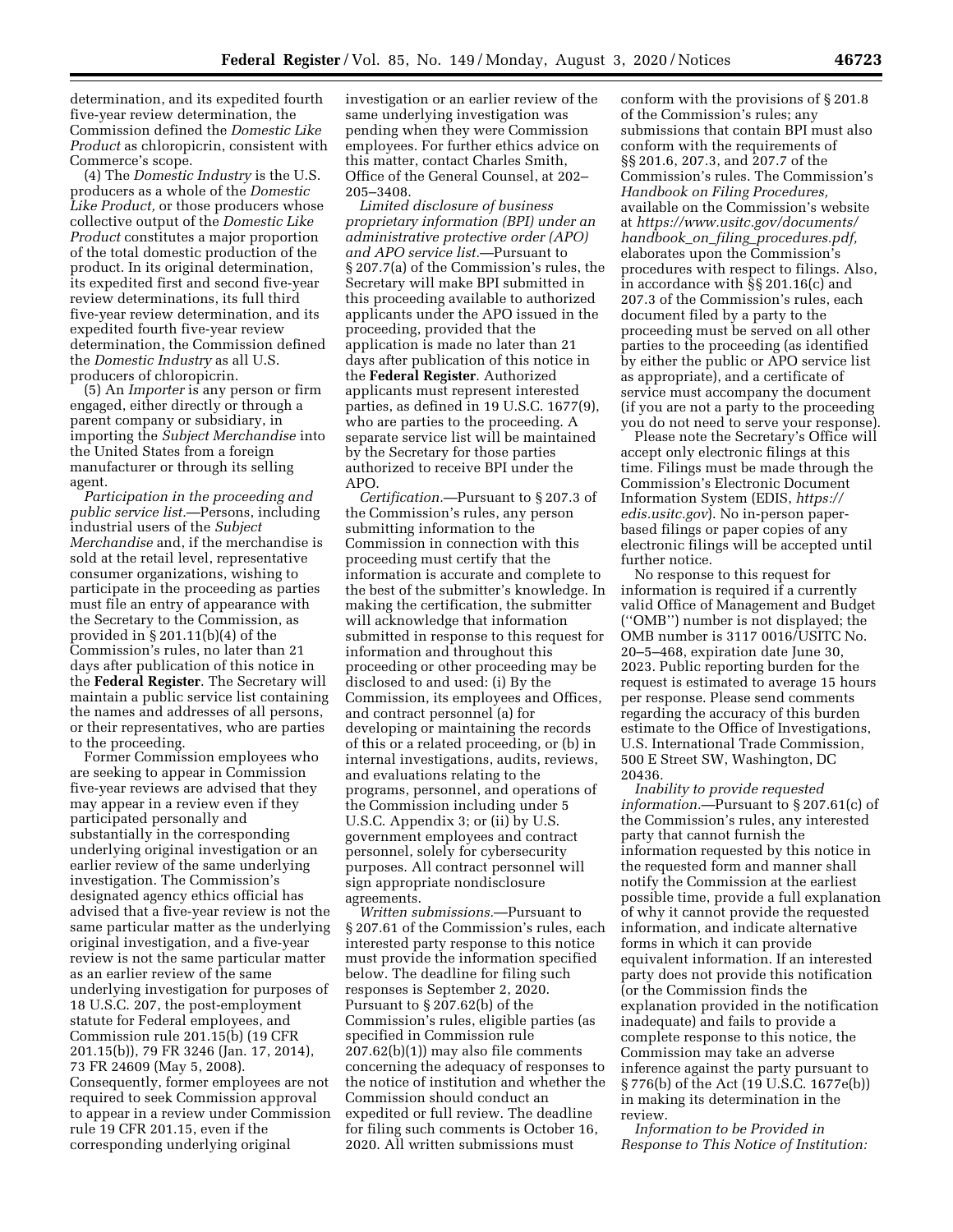As used below, the term ''firm'' includes any related firms.

(1) The name and address of your firm or entity (including World Wide Web address) and name, telephone number, fax number, and Email address of the certifying official.

(2) A statement indicating whether your firm/entity is an interested party under 19 U.S.C. 1677(9) and if so, how, including whether your firm/entity is a U.S. producer of the *Domestic Like Product,* a U.S. union or worker group, a U.S. importer of the *Subject Merchandi*se, a foreign producer or exporter of the *Subject Merchandise,* a U.S. or foreign trade or business association (a majority of whose members are interested parties under the statute), or another interested party (including an explanation). If you are a union/worker group or trade/business association, identify the firms in which your workers are employed or which are members of your association.

(3) A statement indicating whether your firm/entity is willing to participate in this proceeding by providing information requested by the Commission.

(4) A statement of the likely effects of the revocation of the antidumping duty order on the *Domestic Industry* in general and/or your firm/entity specifically. In your response, please discuss the various factors specified in section 752(a) of the Act (19 U.S.C. 1675a(a)) including the likely volume of subject imports, likely price effects of subject imports, and likely impact of imports of *Subject Merchandise* on the *Domestic Industry.* 

(5) A list of all known and currently operating U.S. producers of the *Domestic Like Product.* Identify any known related parties and the nature of the relationship as defined in § 771(4)(B) of the Act (19 U.S.C. 1677(4)(B)).

(6) A list of all known and currently operating U.S. importers of the *Subject Merchandise* and producers of the *Subject Merchandise* in the *Subject Country* that currently export or have exported *Subject Merchandise* to the United States or other countries after 2014.

(7) A list of 3–5 leading purchasers in the U.S. market for the *Domestic Like Product* and the *Subject Merchandise*  (including street address, World Wide Web address, and the name, telephone number, fax number, and Email address of a responsible official at each firm).

(8) A list of known sources of information on national or regional prices for the *Domestic Like Product* or the *Subject Merchandise* in the U.S. or other markets.

(9) If you are a U.S. producer of the *Domestic Like Product,* provide the following information on your firm's operations on that product during calendar year 2019, except as noted (report quantity data in pounds and value data in U.S. dollars, f.o.b. plant). If you are a union/worker group or trade/business association, provide the information, on an aggregate basis, for the firms in which your workers are employed/which are members of your association.

(a) Production (quantity) and, if known, an estimate of the percentage of total U.S. production of the *Domestic Like Product* accounted for by your firm's(s') production;

(b) Capacity (quantity) of your firm to produce the *Domestic Like Product* (that is, the level of production that your establishment(s) could reasonably have expected to attain during the year, assuming normal operating conditions (using equipment and machinery in place and ready to operate), normal operating levels (hours per week/weeks per year), time for downtime, maintenance, repair, and cleanup, and a typical or representative product mix);

(c) the quantity and value of U.S. commercial shipments of the *Domestic Like Product* produced in your U.S. plant(s);

(d) the quantity and value of U.S. internal consumption/company transfers of the *Domestic Like Product*  produced in your U.S. plant(s); and

(e) the value of (i) net sales, (ii) cost of goods sold (COGS), (iii) gross profit, (iv) selling, general and administrative (SG&A) expenses, and (v) operating income of the *Domestic Like Product*  produced in your U.S. plant(s) (include both U.S. and export commercial sales, internal consumption, and company transfers) for your most recently completed fiscal year (identify the date on which your fiscal year ends).

(10) If you are a U.S. importer or a trade/business association of U.S. importers of the *Subject Merchandise*  from the *Subject Country,* provide the following information on your firm's(s') operations on that product during calendar year 2019 (report quantity data in pounds and value data in U.S. dollars). If you are a trade/business association, provide the information, on an aggregate basis, for the firms which are members of your association.

(a) The quantity and value (landed, duty-paid but not including antidumping duties) of U.S. imports and, if known, an estimate of the percentage of total U.S. imports of *Subject Merchandise* from the *Subject Country* accounted for by your firm's(s') imports;

(b) the quantity and value (f.o.b. U.S. port, including antidumping duties) of U.S. commercial shipments of *Subject Merchandise* imported from the *Subject Country;* and

(c) the quantity and value (f.o.b. U.S. port, including antidumping duties) of U.S. internal consumption/company transfers of *Subject Merchandise*  imported from the *Subject Country.* 

(11) If you are a producer, an exporter, or a trade/business association of producers or exporters of the *Subject Merchandise* in the *Subject Country,*  provide the following information on your firm's(s') operations on that product during calendar year 2019 (report quantity data in pounds and value data in U.S. dollars, landed and duty-paid at the U.S. port but not including antidumping duties). If you are a trade/business association, provide the information, on an aggregate basis, for the firms which are members of your association.

(a) Production (quantity) and, if known, an estimate of the percentage of total production of *Subject Merchandise*  in the *Subject Country* accounted for by your firm's(s') production;

(b) Capacity (quantity) of your firm(s) to produce the *Subject Merchandise* in the *Subject Country* (that is, the level of production that your establishment(s) could reasonably have expected to attain during the year, assuming normal operating conditions (using equipment and machinery in place and ready to operate), normal operating levels (hours per week/weeks per year), time for downtime, maintenance, repair, and cleanup, and a typical or representative product mix); and

(c) the quantity and value of your firm's(s') exports to the United States of *Subject Merchandise* and, if known, an estimate of the percentage of total exports to the United States of *Subject Merchandise* from the *Subject Country*  accounted for by your firm's(s') exports.

(12) Identify significant changes, if any, in the supply and demand conditions or business cycle for the *Domestic Like Product* that have occurred in the United States or in the market for the *Subject Merchandise* in the *Subject Country* after 2014, and significant changes, if any, that are likely to occur within a reasonably foreseeable time. Supply conditions to consider include technology; production methods; development efforts; ability to increase production (including the shift of production facilities used for other products and the use, cost, or availability of major inputs into production); and factors related to the ability to shift supply among different national markets (including